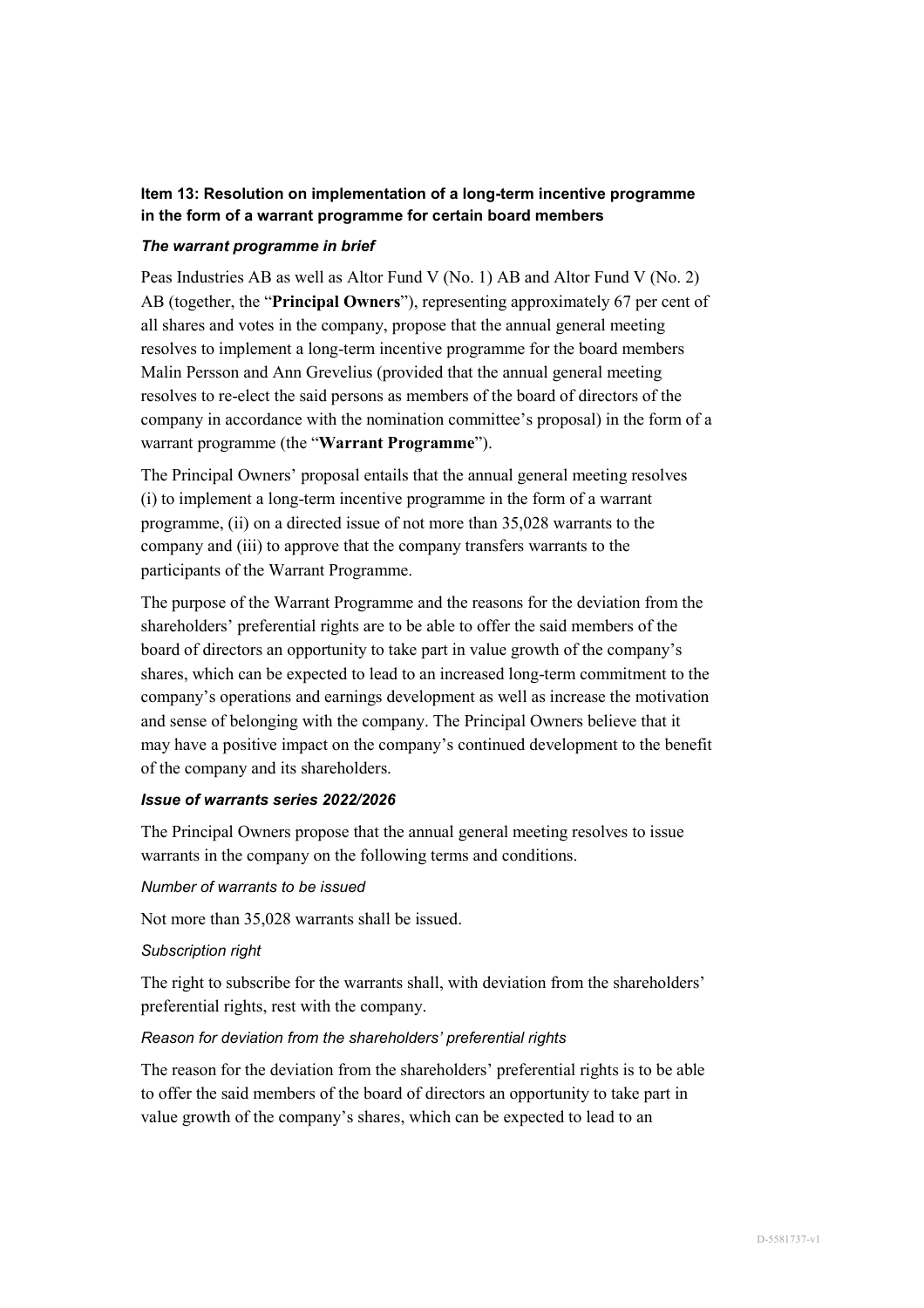increased long-term commitment to the company's operations and earnings development as well as increase the motivation and sense of belonging with the company. The Principal Owners believe that it may have a positive impact on the company's continued development to the benefit of the company and its shareholders.

#### *Subscription period*

The warrants shall be subscribed for on a separate subscription list not later than on 6 May 2022.

#### *Subscription price and payment*

The warrants shall be issued free of charge.

## *Terms and conditions for the warrants*

- (i) Each warrant shall entitle the holder to subscribe for one new share in the company.
- (ii) The subscription price for each new share shall be equal to an amount corresponding to 120 per cent of the volume-weighted average price for the company's share on the marketplace where the company's shares are listed from time to time during the period from and including 20 April 2022 up to and including 3 May 2022 (the "**Base Price**"). The Base Price and the subscription price determined in accordance with the above shall be rounded to the nearest SEK 0.10, whereupon SEK 0.05 shall be rounded downwards.
- (iii) The warrants may be exercised during the period from and including 1 June 2026 up to and including 30 June 2026. Pursuant to the terms and conditions of the warrants, the period during which the warrants may be exercised may be extended if holders are prevented from exercising their subscription rights due to applicable laws on insider trading or equivalent.
- (iv) The new shares shall carry rights to dividends for the first time on the record date for dividends that occurs immediately after the subscription has been effected.
- (v) Holders of the warrants shall have the right to, upon subscription of shares by exercise of the warrants, request that an alternative exercise model is applied in accordance with the complete terms and conditions of the warrants. Upon application of the alternative exercise model, (i) the subscription price for each share shall correspond to the quota value of the share and (ii) the warrants shall entitle to a re-calculated lower number of shares (subject to any recalculation in accordance with the complete terms and conditions of the warrants). Assuming that the subscription price for subscription of shares by exercise of the warrants is determined at SEK 83.50 per share (*i.e*.,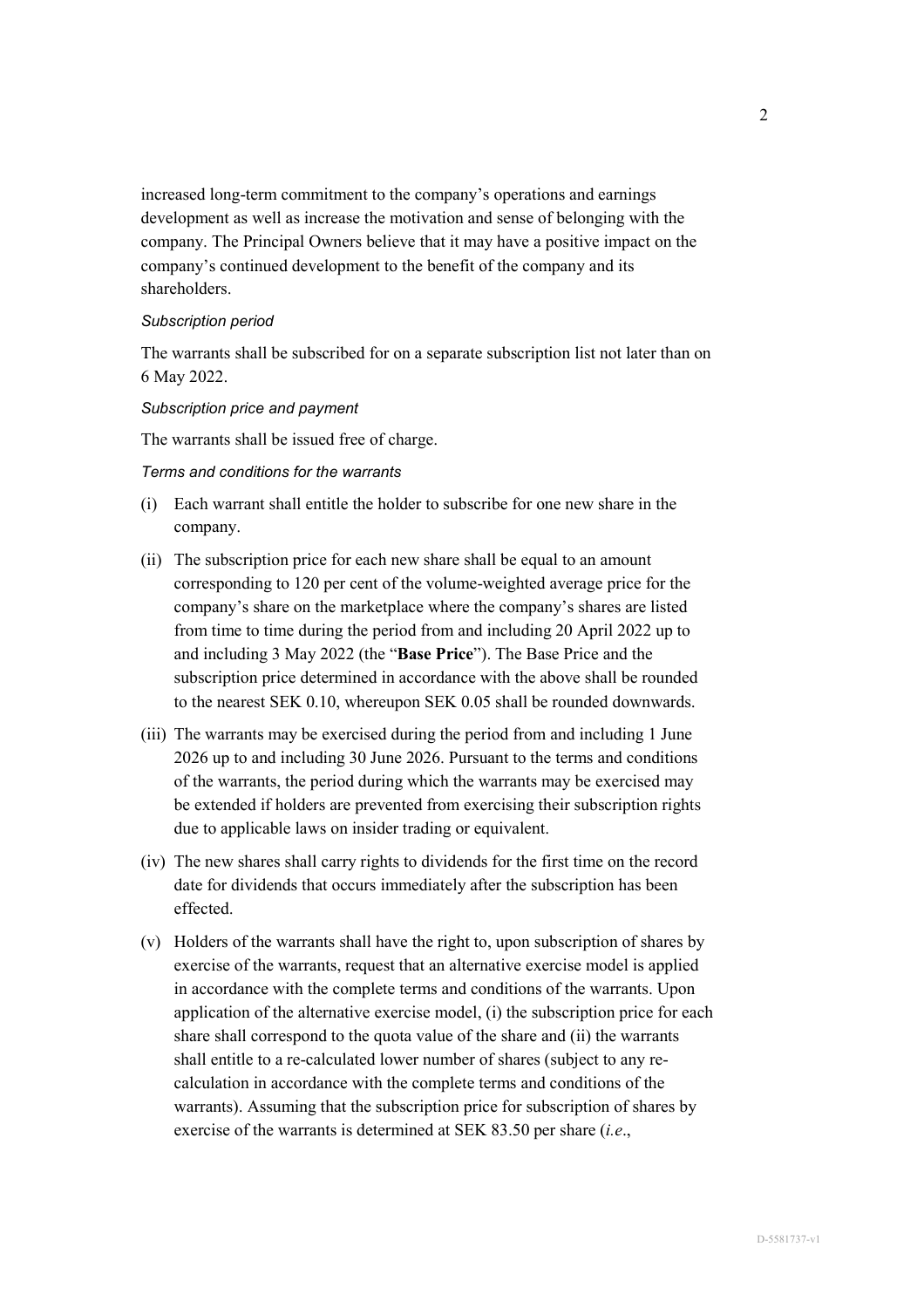corresponding to a Base Price of SEK 69.60), the alternative exercise model, if fully applied, would entail the following effects upon subscription of new shares by exercise of all 35,028 warrants if the share price for the company's shares upon subscription would correspond the amounts stated below:

*Illustrative example based on an assumed subscription price of SEK 83.50 per share* 

| Share price upon  | <b>Total number of new</b> | <b>Total dilution</b> |
|-------------------|----------------------------|-----------------------|
| subscription      | shares                     |                       |
| <b>SEK 103.50</b> | 6,768                      | $0.002\%$             |
| <b>SEK 123.50</b> | 11,345                     | $0.004\%$             |
| SEK 143.50        | 14,646                     | 0.005%                |

The complete terms and conditions of the warrants will be available on the company's website (www.ox2.com) not later than on 13 April 2022. Pursuant to the terms and conditions of the warrants, the subscription price and the number of shares that each warrant entitles to subscription of may be subject to customary recalculation in certain cases.

#### *Increase of the share capital*

The company's share capital may, upon exercise of all 35,028 warrants, increase by SEK 70.056 (calculated on a quota value of SEK 0.002), subject to such re-calculation of the number of shares that each warrant entitles to subscription of that may be made in accordance with the complete terms and conditions of the warrants and irrespective of if the alternative exercise model is applied. If the subscription price exceeds the quota value of the shares, the excess amount shall be allotted to the non-restricted statutory reserve (Sw. *den fria överkursfonden*).

#### *Authorisation*

The board of directors shall have the right to extend the subscription period for the warrants.

### *Approval of transfer of warrants to participants in the incentive programme*

The Principal Owners propose that the annual general meeting resolves to approve that the company transfers not more than 35,028 warrants of series 2022/2026 to Malin Persson and Ann Grevelius (or retains and later transfers warrants to these persons) on the following terms and conditions.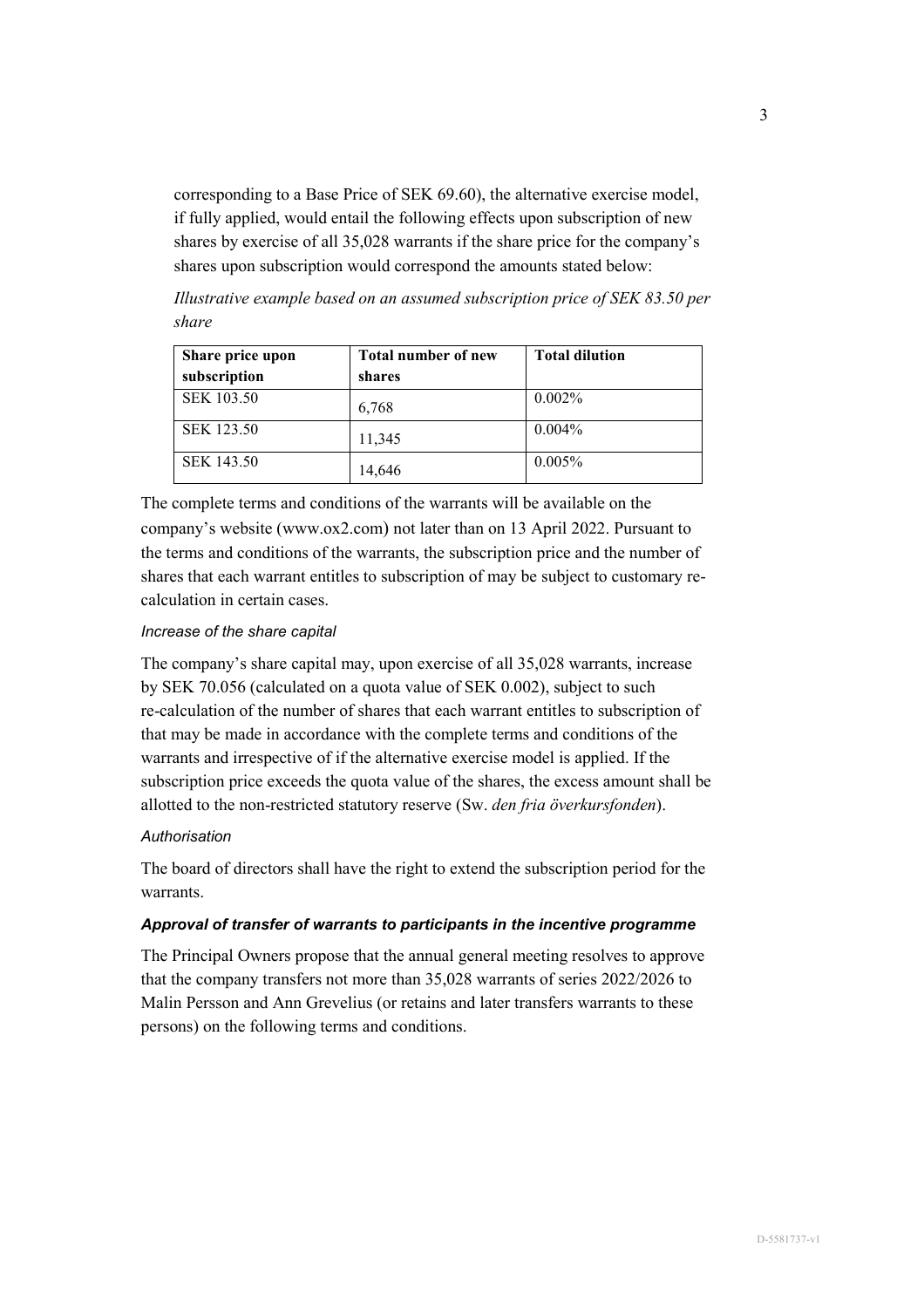### *Price and valuation*

Payment of the warrants shall be made in cash. The warrants shall be acquired at an estimated market price, which shall be determined in accordance with the Black & Sholes valuation model. The valuation of the warrants shall be made by PwC.

The warrants' preliminary market price has, in accordance with a valuation based on a market value of the underlying share of SEK 69.60 (corresponding to the closing price of the company's share on Nasdaq First North Premier Growth Market on 25 March 2022), been determined to SEK 15.70 per warrant (assuming a subscription price of SEK 83.50 per share). In the preliminary valuation, PwC has assumed a risk-free interest rate of 0.9 per cent, a volatility of 35.0 per cent and an average expected dividend of 0.0 per cent during the term.

#### *Allotment of warrants*

The board of directors shall decide on the allotment of warrants in accordance with the following principles.

- (i) Malin Persson and Ann Grevelius shall be entitled to acquire a maximum of 17,514 warrants each.
- (ii) Transfer of warrants shall take place not later than on 31 May 2022. If applicable insider rules prohibit a participant from acquiring warrants in the company before 31 May 2022, the board of directors shall be entitled to postpone this date.
- (iii) Warrants may only be transferred to the participants of the Warrant Programme if the respective person is still a member of the board of directors of the company at the time of the transfer.
- (iv) In connection with the transfer of warrants to the participants of the Warrant Programme, the company shall reserve the right to repurchase warrants if the participant's board assignment in the company terminates or if the participant wishes to transfer warrants.

## *Costs*

Since the warrants will be transferred at market value, transfers to the participants of the Warrant Programme will not give rise to any social security costs for the group.

The Warrant Programme will give rise to certain limited costs related to the preparation and administration of the Warrant Programme.